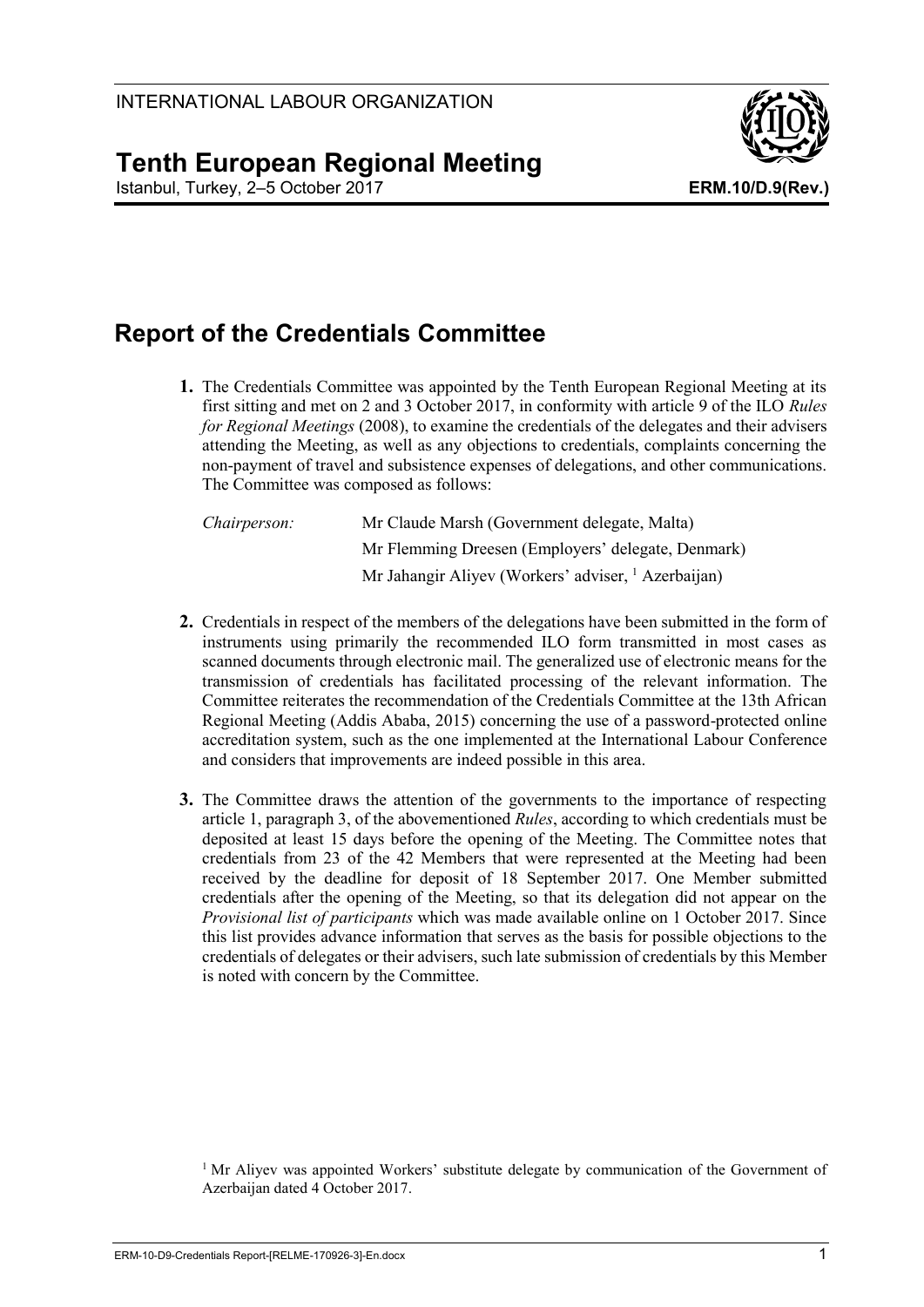## **Composition of the Meeting**

- **4.** By the time of the adoption of this report, and as reflected in the table in Appendix A, out of the 51 member States invited to attend the Meeting, 42 Members had sent credentials in due form.
- **5.** The Meeting was composed of 74 Government delegates, 32 Employers' delegates and seven Workers' delegates, i.e. 113 delegates in all. In addition, the Meeting comprised 52 Government advisers, 36 Employers' advisers and 21 Workers' advisers, amounting to a total of 109 advisers. Persons appointed as both substitute delegates and advisers have been included among the advisers. The total number of accredited delegates and advisers thus amounted to 222. By comparison, the total number of accredited delegates and advisers was 372 in 2013, 373 in 2009, 442 in 2005, and 398 in 2000.
- **6.** Regarding the number of registered delegates and advisers, there were 69 Government delegates, 30 Employers' delegates and five Workers' delegates, for a total of 104 delegates. The total number of advisers amounted to 90, of whom 47 were Government advisers, 29 Employers' advisers and 14 Workers' advisers. Appendix B to this report contains more detailed information on the number of delegates and advisers registered at the Meeting, amounting to a total of 194.
- **7.** The Committee notes that the delegations of 37 member States accredited to the Meeting were incomplete. Among those, eight were exclusively governmental, 27 included an Employers' delegate but no Workers' delegate, and two included a Workers' delegate but no Employers' delegate. The Committee considers, as also evidenced by indications provided by some governments when submitting their credentials, that the high number of incomplete delegations is due to the call made by the International Trade Union Confederation (ITUC) and the European Trade Union Confederation (ETUC) to their affiliate organizations not to participate in the Tenth European Regional Meeting. The Committee thus wishes to highlight that the statistics on participation contained in its report should be read in light of this context and the reported refusal of a number of workers' organizations to be part of tripartite national delegations.
- **8.** While noting the special circumstances in which Members had to designate their delegations and in particular the fact that many workers' organizations declined to participate in the Regional Meeting, the Committee emphasizes that under article 1, paragraph 1, of the *Rules*, the acceptance by a member State of an invitation to be represented at a Meeting implies the obligation to appoint a complete delegation so as to ensure a balanced representation of employers and workers at the Meeting. This balance was unfortunately not achieved at the Tenth European Regional Meeting despite the reported efforts of governments to honour their obligations.
- **9.** The Committee must stress the importance of full tripartite participation in Regional Meetings to ensure a balanced and mutually beneficial outcome. As regards the accreditation of exclusively governmental delegations, the Committee reiterates that it is a matter of concern and recalls that depriving employers and workers from participation undermines tripartism which lies at the heart of the International Labour Organization governance structure.
- **10.** With regard to the resolutions concerning the participation of women in ILO meetings, adopted by the International Labour Conference at its 60th, 67th, 78th and 98th Sessions (June 1975, June 1981, June 1991 and June 2009), the Committee notes that 78 of the 222 delegates and advisers that were accredited to the Meeting were women. Women therefore represented 35.1 per cent of the total delegates and advisers at the present Meeting as compared to 41.4 per cent in 2013. The corresponding women's representation rates by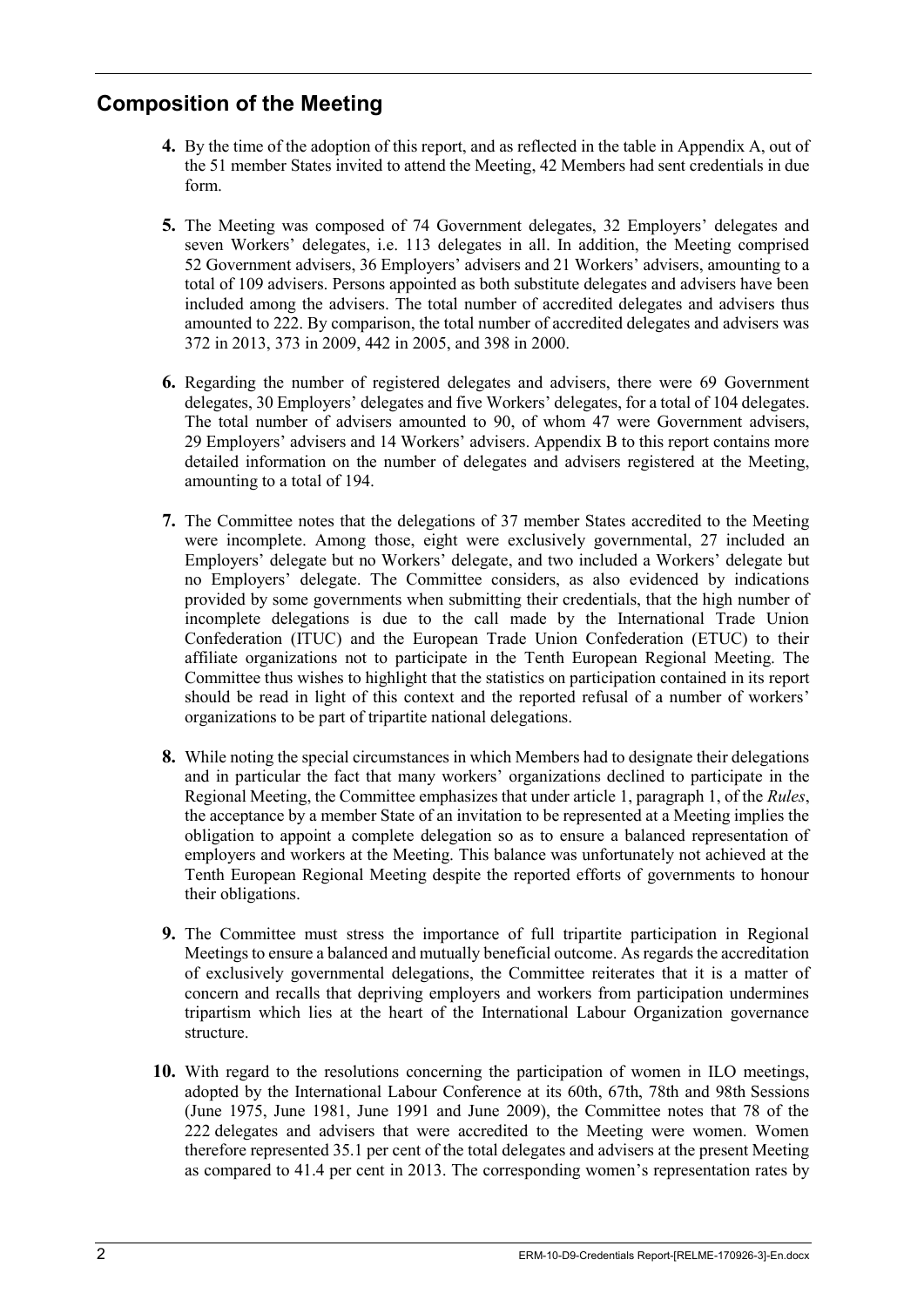group are 44.4 per cent for governments, 25 per cent for Employers and 17.9 per cent for Workers. The Committee encourages governments as well as social partners to continue their efforts in order to meet the target set by the United Nations of increasing the proportion of women to at least 30 per cent, especially in leadership positions – and beyond that target – to gender parity, as called for by the Director-General in his letter of invitation to the Meeting.

- **11.** The Meeting was attended by 16 Ministers or Vice-Ministers of member States of the region.
- **12.** Nine member States belonging to the region were not accredited, which is the same as in 2013. The Committee stresses that failure to respond to the Director-General's invitation to attend the Regional Meeting prevents employers and workers of the member States concerned from fully engaging in the work of the Organization and drawing benefit from its meetings. The Committee also recalls, in this respect, the resolution concerning the strengthening of tripartism in the overall activities of the ILO, adopted by the International Labour Conference at its 56th Session (1971) according to which sending tripartite delegations to the Conference and Regional Meetings is not only a right of member States but also an obligation laid upon them. The Committee therefore considers that member States, particularly those which have repeatedly not participated in Regional Meetings, should be requested to provide full explanations to the Director-General's inquiries under the 1971 resolution, and make every effort to ensure participation in the future.
- **13.** The Committee notes the participation of ten official international organizations in the Meeting, as compared to seven in 2013, and of two international non-governmental organizations, as detailed below.

## **Representatives of official international organizations**

- **14.** Of the official international organizations universal or regional invited to attend the Meeting, in accordance with the relevant agreements or decisions of the Governing Body, the following were accredited:
	- United Nations Children's Fund;
	- United Nations Entity for Gender Equality and the Empowerment of Women;
	- World Bank Group;
	- International Monetary Fund;
	- United Nations Industrial Development Organization;
	- European Union;
	- European Foundation for the Improvement of Living and Working Conditions;
	- European Investment Bank;
	- Commonwealth of Independent States;
	- Eurasian Economic Commission.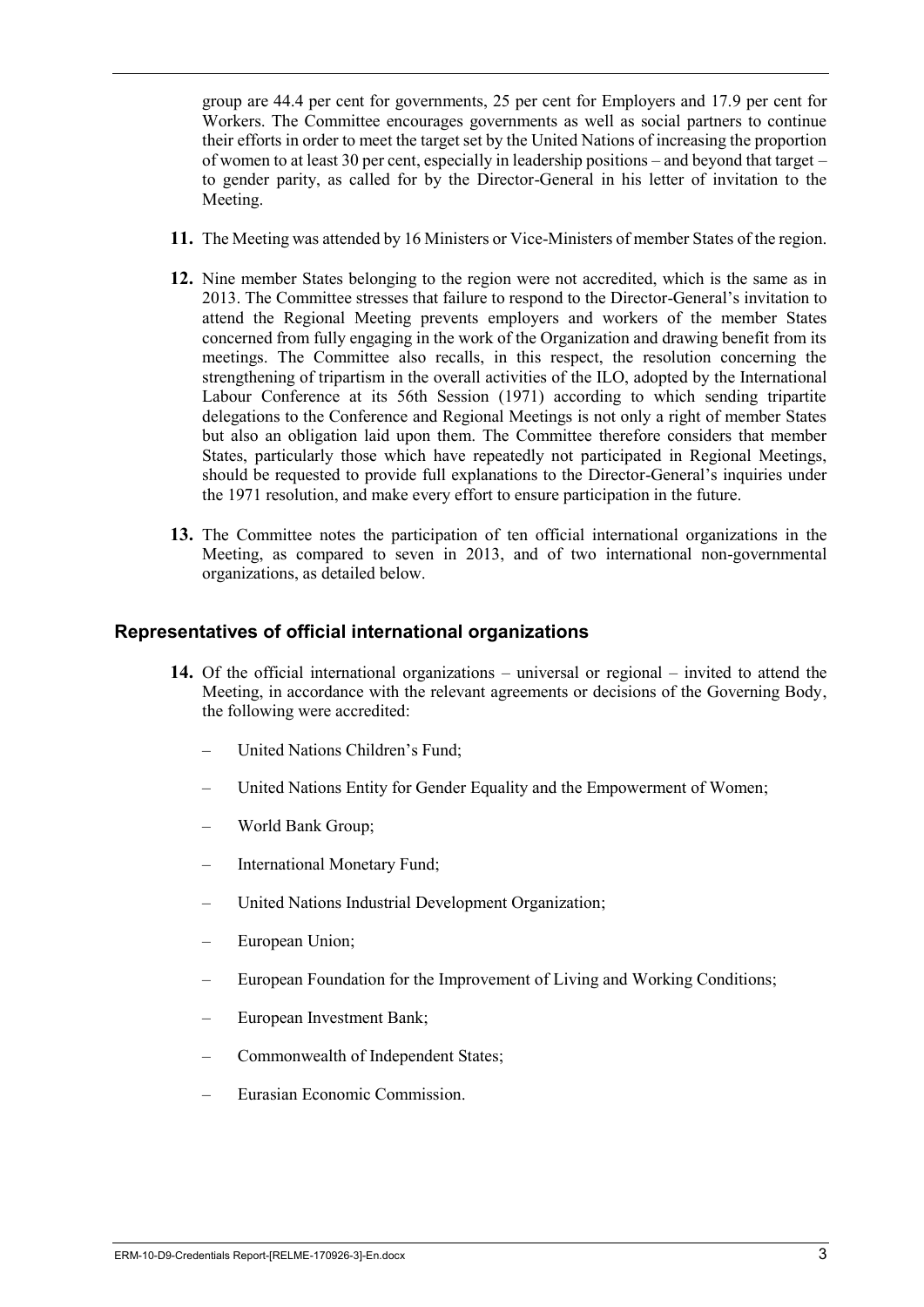## **Representatives of international non-governmental organizations**

- **15.** The international non-governmental organizations that were invited to participate at the Meeting, in conformity with article 1, paragraph 8, of the *Rules*, and were represented, were:
	- International Organisation of Employers;
	- General Confederation of Trade Unions.

## **Objections, complaints and communications**

**16.** The Committee received no objections, complaints or communications.

\* \* \*

**17.** The Committee adopts this report unanimously. It recommends that the Meeting request the Office to bring it to the attention of the Governing Body, in conformity with article 9, paragraph 4, of the *Rules for Regional Meetings*.

Istanbul, 4 October 2017 *(signed)* Mr Claude Marsh Chairperson (Government delegate, Malta)

> Mr Flemming Dreesen (Employers' delegate, Denmark)

Mr Jahangir Aliyev (Workers' adviser, Azerbaijan)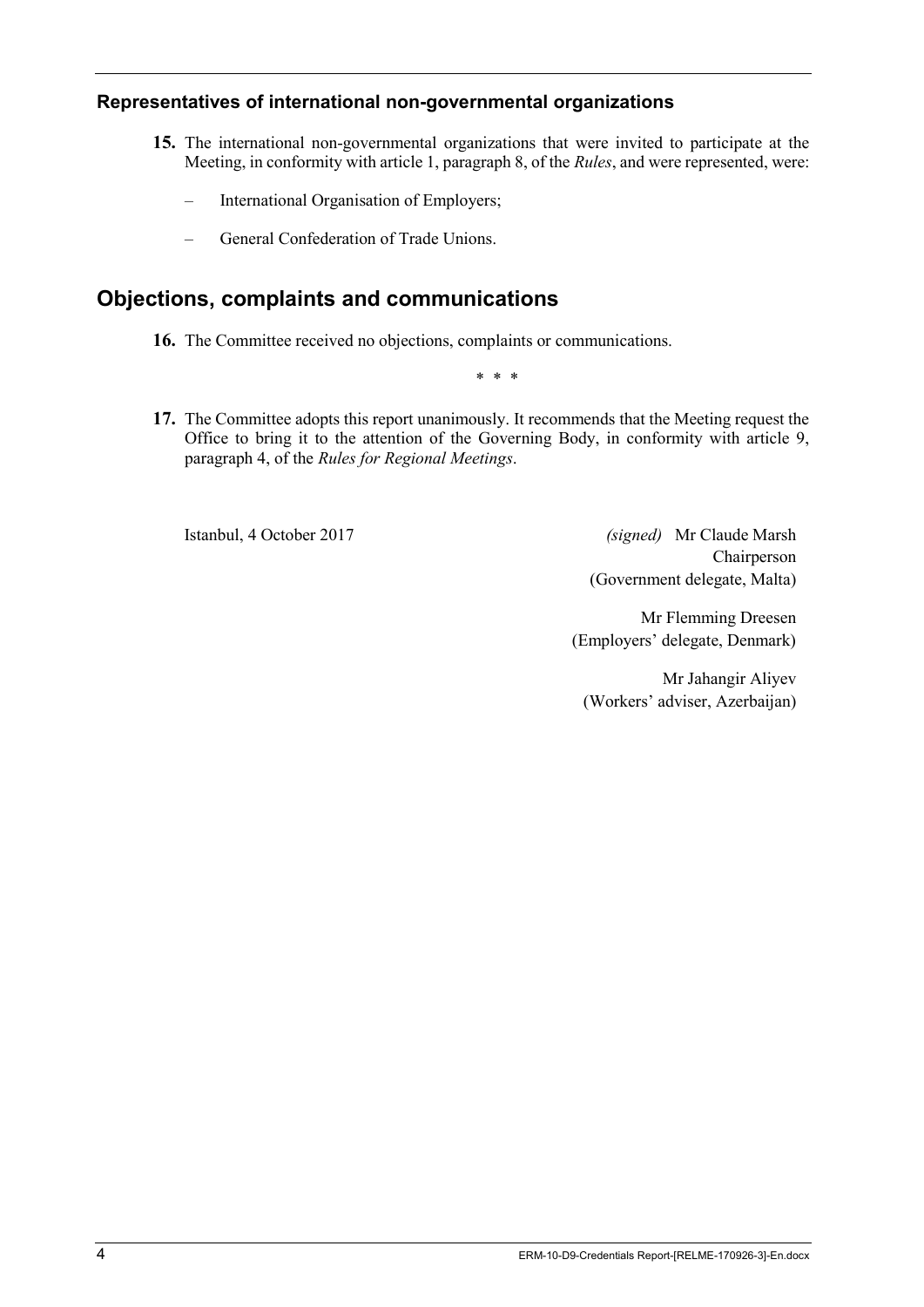# **Appendix A**

### **Accredited delegates and advisers**

(updated as of 5 p.m. on 4 October 2017)

|                        | Government<br>delegates | Employers'<br>delegates | Workers'<br>delegates | Government<br>advisers | Employers'<br>advisers | Workers'<br>advisers |
|------------------------|-------------------------|-------------------------|-----------------------|------------------------|------------------------|----------------------|
| Albania                | $\overline{2}$          | -                       | 1                     | 1                      |                        | $\overline{c}$       |
| Armenia                |                         |                         |                       |                        |                        |                      |
| Austria                | 2                       |                         |                       |                        |                        |                      |
| Azerbaijan             | $\overline{c}$          | 1                       | 1                     | $\mathbf{2}$           | 3                      | 6                    |
| <b>Belarus</b>         | $\overline{c}$          | 1                       | 1                     |                        | 2                      | $\overline{2}$       |
| Belgium                | 1                       | 1                       |                       |                        | 1                      |                      |
| Bosnia and Herzegovina | $\overline{c}$          | 1                       |                       |                        |                        |                      |
| <b>Bulgaria</b>        | $\overline{2}$          | 1                       |                       | 3                      |                        |                      |
| Croatia                | $\overline{c}$          | 1                       |                       |                        |                        |                      |
| Cyprus                 | 1                       |                         |                       |                        |                        |                      |
| Czech Republic         | $\overline{c}$          | 1                       |                       |                        |                        |                      |
| Denmark                | $\overline{2}$          | 1                       |                       |                        |                        |                      |
| Estonia                | $\overline{c}$          | 1                       |                       | 7                      |                        |                      |
| Finland                | $\overline{2}$          |                         |                       |                        |                        |                      |
| France                 | $\overline{c}$          | 1                       |                       | 1                      | 1                      |                      |
| Georgia                |                         |                         |                       |                        |                        |                      |
| Germany                | 2                       | 1                       |                       |                        | $\mathbf{2}$           |                      |
| Greece                 | 1                       | 1                       |                       |                        |                        |                      |
| Hungary                | 1                       | 1                       |                       |                        |                        |                      |
| Iceland                |                         |                         |                       |                        |                        |                      |
| Ireland                | 1                       |                         |                       |                        |                        |                      |
| Israel                 | 1                       | 1                       |                       |                        |                        |                      |
| Italy                  | 1                       | 1                       |                       |                        | $\overline{c}$         |                      |
| Kazakhstan             | 2                       |                         | 1                     |                        |                        | 1                    |
| Kyrgyzstan             |                         |                         |                       |                        |                        |                      |
| Latvia                 |                         |                         |                       |                        |                        |                      |
| Lithuania              | $\overline{2}$          | 1                       |                       |                        |                        |                      |
| Luxembourg             | 1                       |                         |                       |                        |                        |                      |
| Malta                  | $\overline{c}$          | 1                       |                       |                        |                        |                      |
| Republic of Moldova    | 1                       | 1                       |                       |                        |                        |                      |
| Montenegro             | $\overline{2}$          | 1                       |                       |                        |                        |                      |
| Netherlands            | $\overline{2}$          | 1                       |                       |                        |                        |                      |
| Norway                 | $\overline{c}$          |                         |                       |                        |                        |                      |
| Poland                 | $\overline{c}$          |                         |                       | 1                      |                        |                      |
| Portugal               | $\overline{c}$          | 1                       |                       | 1                      | 1                      |                      |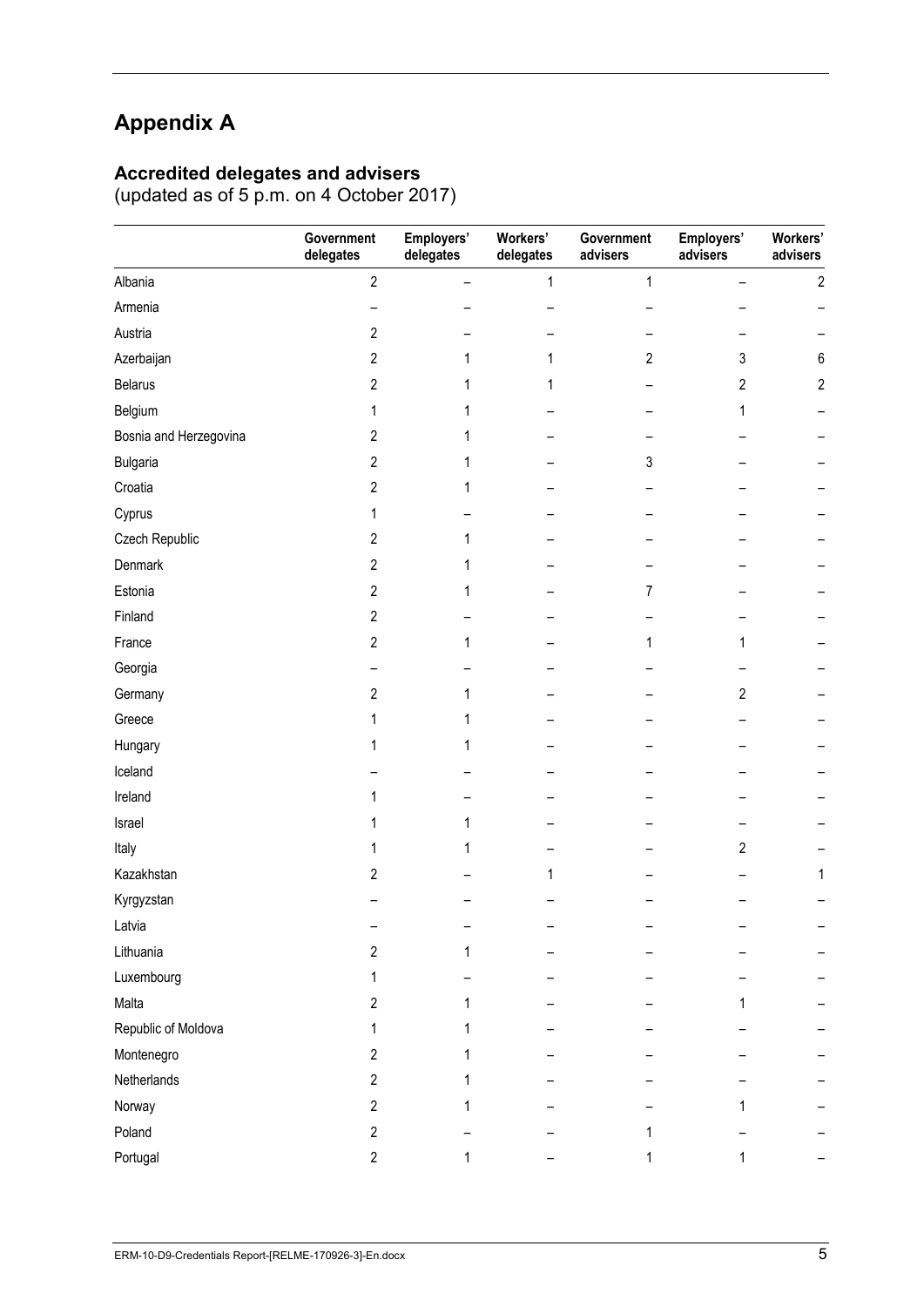|                                              | Government<br>delegates | Employers'<br>delegates | Workers'<br>delegates | Government<br>advisers | Employers'<br>advisers | Workers'<br>advisers |
|----------------------------------------------|-------------------------|-------------------------|-----------------------|------------------------|------------------------|----------------------|
| Romania                                      | $\overline{c}$          |                         |                       |                        | $\overline{2}$         |                      |
| Russian Federation                           | 2                       |                         |                       |                        | 3                      |                      |
| San Marino                                   |                         |                         |                       |                        |                        |                      |
| Serbia                                       | 2                       |                         |                       | 2                      |                        |                      |
| Slovakia                                     |                         |                         |                       |                        |                        |                      |
| Slovenia                                     | 2                       |                         |                       |                        |                        |                      |
| Spain                                        | 2                       |                         |                       |                        |                        |                      |
| Sweden                                       | 2                       |                         |                       |                        |                        |                      |
| Switzerland                                  | 2                       |                         |                       |                        |                        |                      |
| Tajikistan                                   |                         |                         |                       |                        |                        |                      |
| The former Yugoslav Republic<br>of Macedonia | 2                       |                         |                       |                        |                        | 1                    |
| Turkey                                       | 2                       |                         |                       | 29                     | 14                     | 8                    |
| Turkmenistan                                 |                         |                         |                       |                        |                        |                      |
| Ukraine                                      | 2                       |                         |                       |                        |                        |                      |
| United Kingdom                               |                         |                         |                       |                        |                        |                      |
| Uzbekistan                                   | 2                       |                         |                       |                        |                        |                      |
| <b>Total</b>                                 | 74                      | 32                      |                       | 52                     | 36                     | 21                   |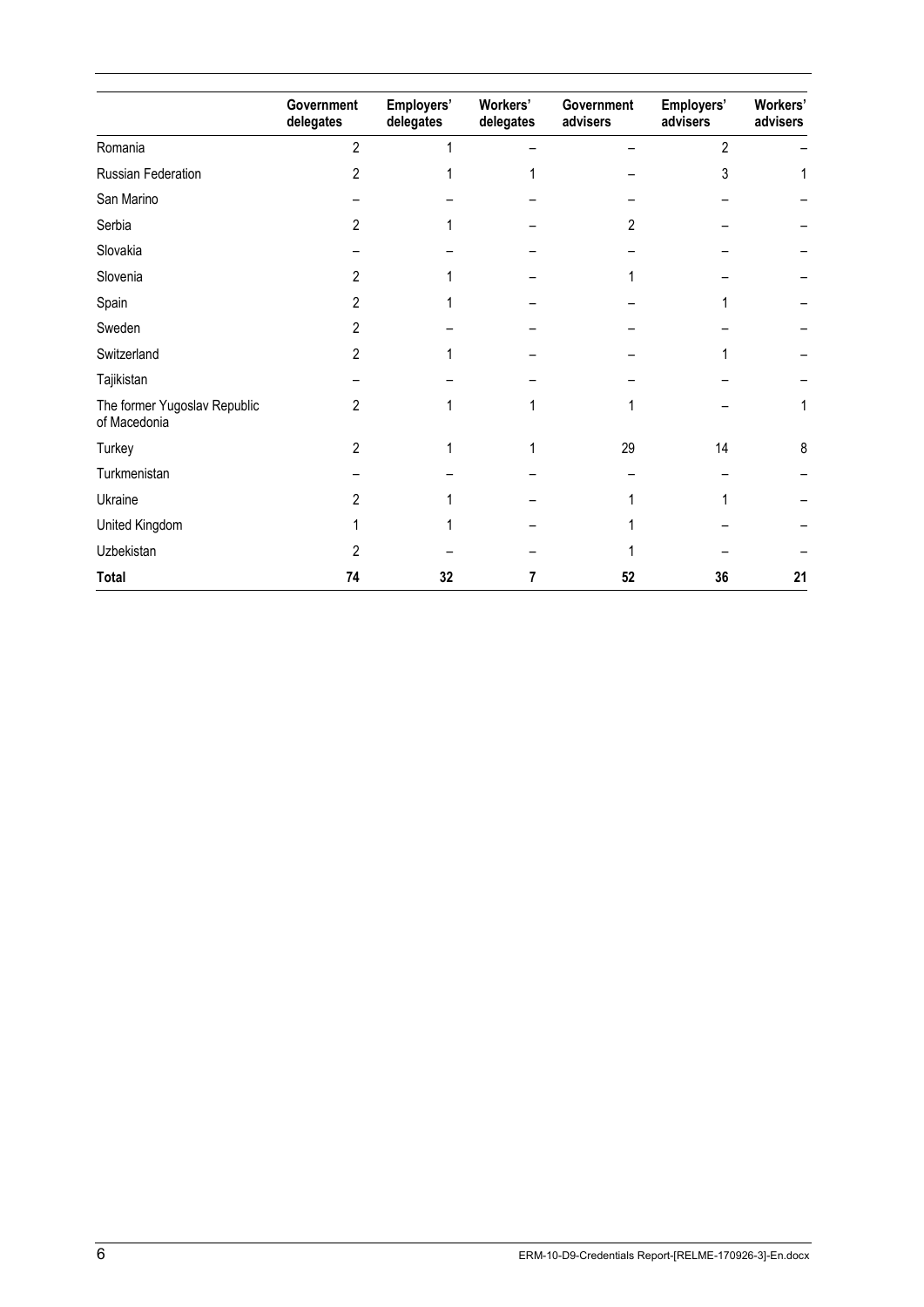# **Appendix B**

## **Registered delegates and advisers**

(updated as of 5 p.m. on 4 October 2017)

|                        | Government<br>delegates | Employers'<br>delegates | Workers'<br>delegates | Government<br>advisers | Employers'<br>advisers | Workers'<br>advisers |
|------------------------|-------------------------|-------------------------|-----------------------|------------------------|------------------------|----------------------|
| Albania                | $\mathbf{1}$            | $\qquad \qquad -$       | 1                     | -                      |                        | $\mathbf{1}$         |
| Armenia                |                         |                         |                       |                        |                        |                      |
| Austria                | $\overline{c}$          |                         |                       |                        |                        |                      |
| Azerbaijan             | $\overline{2}$          | 1                       |                       | $\overline{c}$         | $\overline{c}$         | $\overline{2}$       |
| <b>Belarus</b>         | 1                       | 1                       | 1                     |                        | 1                      | 1                    |
| Belgium                | 1                       | 1                       |                       |                        |                        |                      |
| Bosnia and Herzegovina | $\overline{c}$          | 1                       |                       |                        |                        |                      |
| <b>Bulgaria</b>        | $\overline{2}$          |                         |                       | 2                      |                        |                      |
| Croatia                | $\mathbf{2}$            | 1                       |                       |                        |                        |                      |
| Cyprus                 | 1                       |                         |                       |                        |                        |                      |
| Czech Republic         | $\overline{c}$          | 1                       |                       |                        |                        |                      |
| Denmark                | $\overline{c}$          | 1                       |                       |                        |                        |                      |
| Estonia                | $\overline{2}$          | 1                       |                       | 5                      |                        |                      |
| Finland                | $\overline{2}$          |                         |                       |                        |                        |                      |
| France                 | 1                       | 1                       |                       | 1                      |                        |                      |
| Georgia                |                         |                         |                       |                        |                        |                      |
| Germany                | $\overline{2}$          | 1                       |                       |                        | 2                      |                      |
| Greece                 | 1                       |                         |                       |                        |                        |                      |
| Hungary                | 1                       | 1                       |                       |                        |                        |                      |
| Iceland                |                         |                         |                       |                        |                        |                      |
| Ireland                |                         |                         |                       |                        |                        |                      |
| Israel                 |                         | 1                       |                       |                        |                        |                      |
| Italy                  |                         |                         |                       |                        |                        |                      |
| Kazakhstan             |                         |                         | 1                     |                        |                        | 1                    |
| Kyrgyzstan             |                         |                         |                       |                        |                        |                      |
| Latvia                 |                         |                         |                       |                        |                        |                      |
| Lithuania              | $\overline{c}$          | 1                       |                       |                        |                        |                      |
| Luxembourg             | 1                       |                         |                       |                        |                        |                      |
| Malta                  | $\overline{c}$          | 1                       |                       |                        |                        |                      |
| Republic of Moldova    | 1                       | 1                       |                       |                        |                        |                      |
| Montenegro             | 2                       | 1                       |                       |                        |                        |                      |
| Netherlands            | $\overline{2}$          | 1                       |                       |                        |                        |                      |
| Norway                 | $\overline{c}$          |                         |                       |                        |                        |                      |
| Poland                 | $\overline{c}$          |                         |                       |                        |                        |                      |
| Portugal               | $\overline{c}$          |                         |                       |                        |                        |                      |